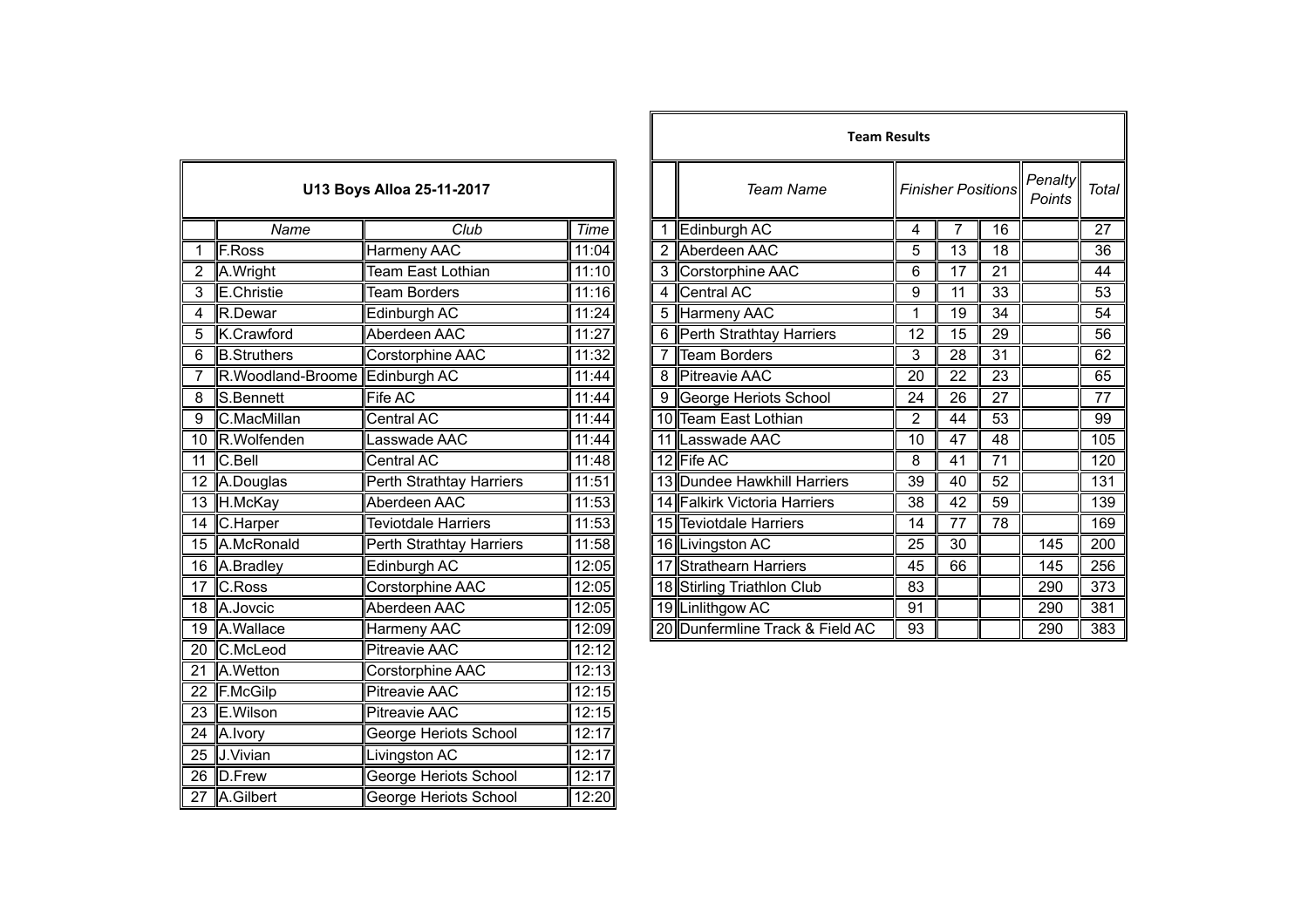| $\overline{28}$ | P.Cannon           | <b>Team Borders</b>              | 12:22 |
|-----------------|--------------------|----------------------------------|-------|
| 29              | L.Thomson          | <b>Perth Strathtay Harriers</b>  | 12:22 |
| 30              | E.Frame            | Livingston AC                    | 12:22 |
| 31              | C.Rankine          | <b>Team Borders</b>              | 12:25 |
| $\overline{32}$ | <b>B.Allan</b>     | Team Borders                     | 12:27 |
| 33              | E.Campbell         | Central AC                       | 12:27 |
| 34              | N.Denis            | Harmeny AAC                      | 12:27 |
| 35              | D.Lidstone         | Perth Strathtay Harriers         | 12:29 |
| $\overline{36}$ | T.Jones            | Aberdeen AAC                     | 12:32 |
| $\overline{37}$ | T.Thin             | George Heriots School            | 12:36 |
| 38              | <b>T.Fulton</b>    | <b>Falkirk Victoria Harriers</b> | 12:37 |
| 39              | J.Placentino       | Dundee Hawkhill Harriers         | 12:37 |
| 40              | C.Gibson           | Dundee Hawkhill Harriers         | 12:39 |
| $\overline{41}$ | G.Pennachio-Torres | Fife AC                          | 12:42 |
| 42              | S.Graham           | <b>Falkirk Victoria Harriers</b> | 12:42 |
| 43              | R.Sinclair         | Corstorphine AAC                 | 12:42 |
| 44              | C.Campbell         | Team East Lothian                | 12:42 |
| 45              | K.Beck             | <b>Strathearn Harriers</b>       | 12:50 |
| 46              | J.Wilson           | Perth Strathtay Harriers         | 12:53 |
| $\overline{47}$ | C.Chambers         | Lasswade AAC                     | 13:01 |
| 48              | M.Cartledge        | Lasswade AAC                     | 13:02 |
| 49              | E.Docherty         | <b>Central AC</b>                | 13:03 |
| 50              | F.Cooper           | Aberdeen AAC                     | 13:05 |
| 51              | A.Miller           | Lasswade AAC                     | 13:05 |
| $\overline{52}$ | <b>F.Scott</b>     | Dundee Hawkhill Harriers         | 13:08 |
| 53              | A.Page             | Team East Lothian                | 13:12 |
| 54              | L. Christie        | <b>Pitreavie AAC</b>             | 13:12 |
| 55              | O.Rodger           | <b>Pitreavie AAC</b>             | 13:15 |
| 56              | A.Carlyle          | <b>Team Borders</b>              | 13:15 |
| 57              | R.Bright           | George Heriots School            | 13:20 |
| 58              | C.Johnston         | <b>Pitreavie AAC</b>             | 13:23 |
| 59              | H.Cant             | <b>Falkirk Victoria Harriers</b> | 13:25 |
| 60              | S.Stephenson       | Aberdeen AAC                     | 13:28 |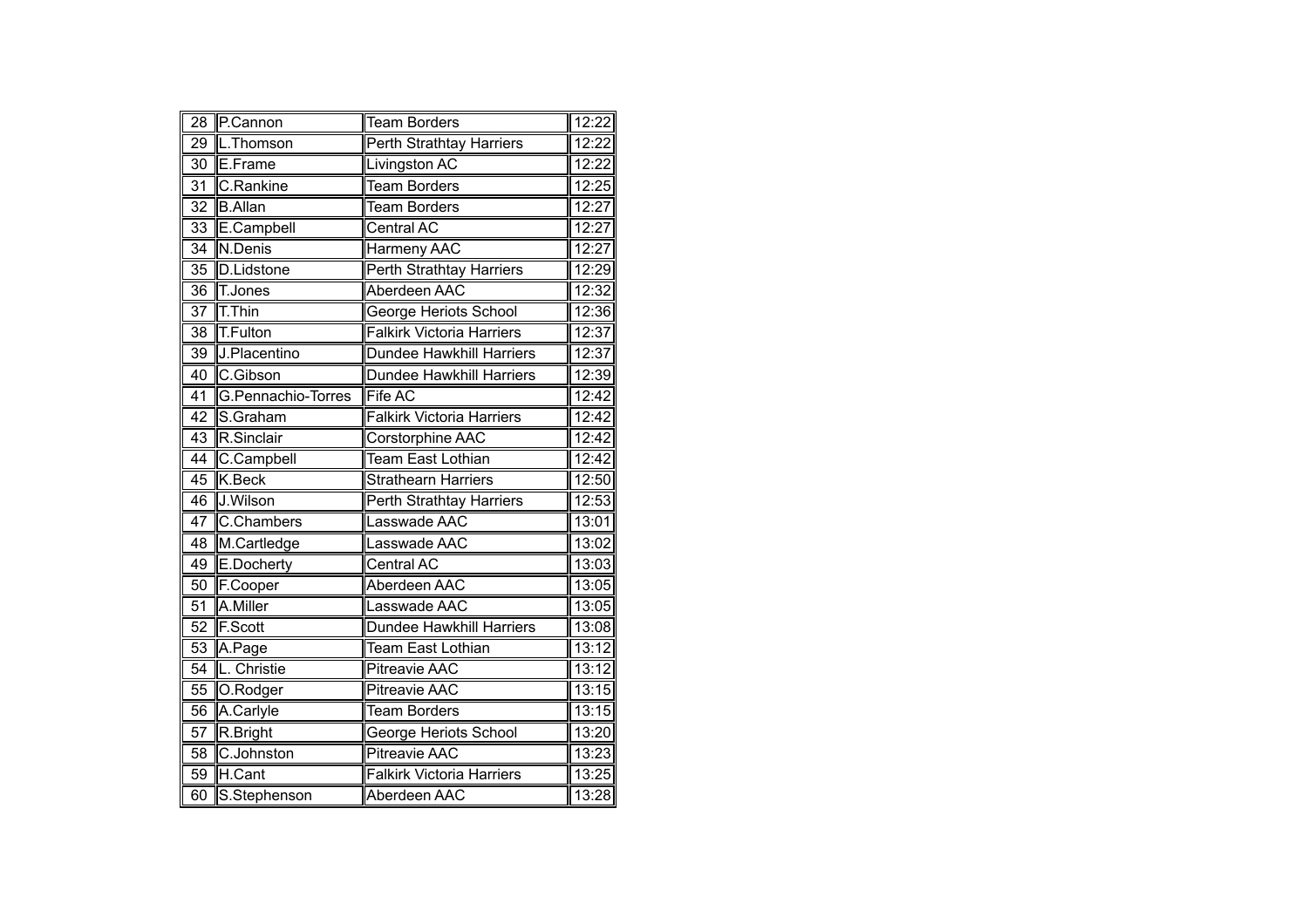| 61              | H.Wishart          | <b>Pitreavie AAC</b>               | 13:31 |
|-----------------|--------------------|------------------------------------|-------|
| 62              | L.McKenzie         | <b>Dundee Hawkhill Harriers</b>    | 13:36 |
| 63              | C.McKay            | <b>Falkirk Victoria Harriers</b>   | 13:40 |
| 64              | A.Scott            | Lasswade AAC                       | 13:42 |
| 65              | R.McCulloch        | Dundee Hawkhill Harriers           | 13:42 |
| 66              | A.Skinner          | <b>Strathearn Harriers</b>         | 13:50 |
| 67              | G.Daly             | Edinburgh AC                       | 13:50 |
| 68              | R.Snitjer          | Corstorphine AAC                   | 13:50 |
| 69              | F.Passway          | <b>Dundee Hawkhill Harriers</b>    | 13:50 |
| 70              | J.Lockyer          | <b>Team Borders</b>                | 13:55 |
| 71              | A.Armstrong        | Fife AC                            | 13:55 |
| 72              | J.Stobie           | Lasswade AAC                       | 14:01 |
| 73              | A.Hendry           | <b>Team Borders</b>                | 14:03 |
| 74              | A.Brown            | Lasswade AAC                       | 14:15 |
| 75              | J.Faccenda         | <b>Dundee Hawkhill Harriers</b>    | 14:17 |
| 76              | S.Baverstock       | Aberdeen AAC                       | 14:17 |
| $\overline{77}$ | C.Renwick          | <b>Teviotdale Harriers</b>         | 14:23 |
| 78              | R. Woodland-Broome | <b>Teviotdale Harriers</b>         | 14:28 |
| 79              | R.Dixon            | Perth Strathtay Harriers           | 14:32 |
| $\overline{80}$ | J.Lorrimer         | Harmeny AAC                        | 14:36 |
| $\overline{81}$ | <b>D.Dickie</b>    | Aberdeen AAC                       | 14:40 |
| 82              | R.Miller           | Pitreavie AAC                      | 14:46 |
| 83              | M.Walsh            | <b>Stirling Triathlon Club</b>     | 14:56 |
| 84              | J.McLeod           | Dundee Hawkhill Harriers           | 14:59 |
| 85              | R.Lawrie           | <b>Central AC</b>                  | 15:05 |
| 86              | L.Monaco           | George Heriots School              | 15:07 |
| 87              | J.Stokes           | <b>Falkirk Victoria Harriers</b>   | 15:08 |
| $\overline{88}$ | A.Baird            | <b>Falkirk Victoria Harriers</b>   | 15:11 |
| 89              | L.Jaffray          | <b>Teviotdale Harriers</b>         | 15:11 |
| 90              | H.Cotton           | George Heriots School              | 15:17 |
| 91              | S.De Salis         | <b>Linlithgow AC</b>               | 15:21 |
| $\overline{92}$ | F.Marchant         | <b>Central AC</b>                  | 15:47 |
| $\overline{93}$ | D.Drylie           | Dunfermline Track & Field AC 16:24 |       |